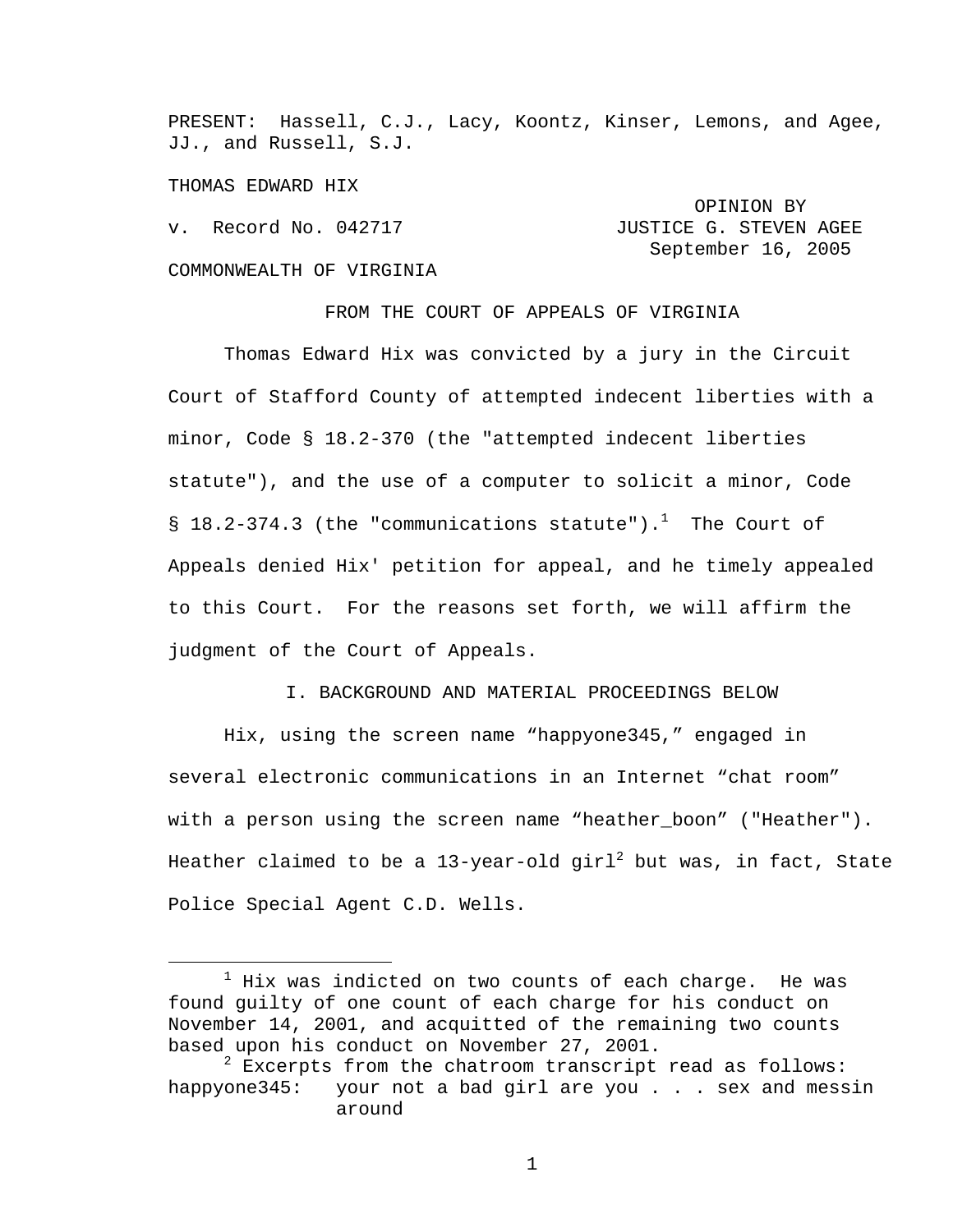On November 14, 2001, Hix contacted Heather, but when Hix learned Heather's age, he terminated the internet conversation saying that she was too young. Five minutes later, Hix contacted Heather again and wrote that he worked in Fredericksburg, lived in Manassas, and worked for the government. The conversation ended with Hix saying again that Heather was too young.

 Just minutes later, Hix contacted Heather for a third time. Agent Wells "captured"<sup>3</sup> this third conversation, in which Hix asked Heather about her prior sexual experiences and asked her to describe her body, with particular reference to her sexual characteristics. Hix also described particular sexual acts that he wanted to engage in with her, invited her to "hook up," and admitted that he "[could] get 30 years in prison." Hix ended the conversation by instructing Heather to add his contact information to her computer "friends" list, and asked her to contact him again later.

heather\_boon: some times i guess but it is hard at 13 . . . . happyone345: how old are you heather boon: 13 u don't remember me do ya happyone345: yes you are the girl that said you where a bad girl . . . . happyone345: tell me about you [ ]again . . . heather\_boon: i am 13 happyone345: oh yea [sic]

i<br>Li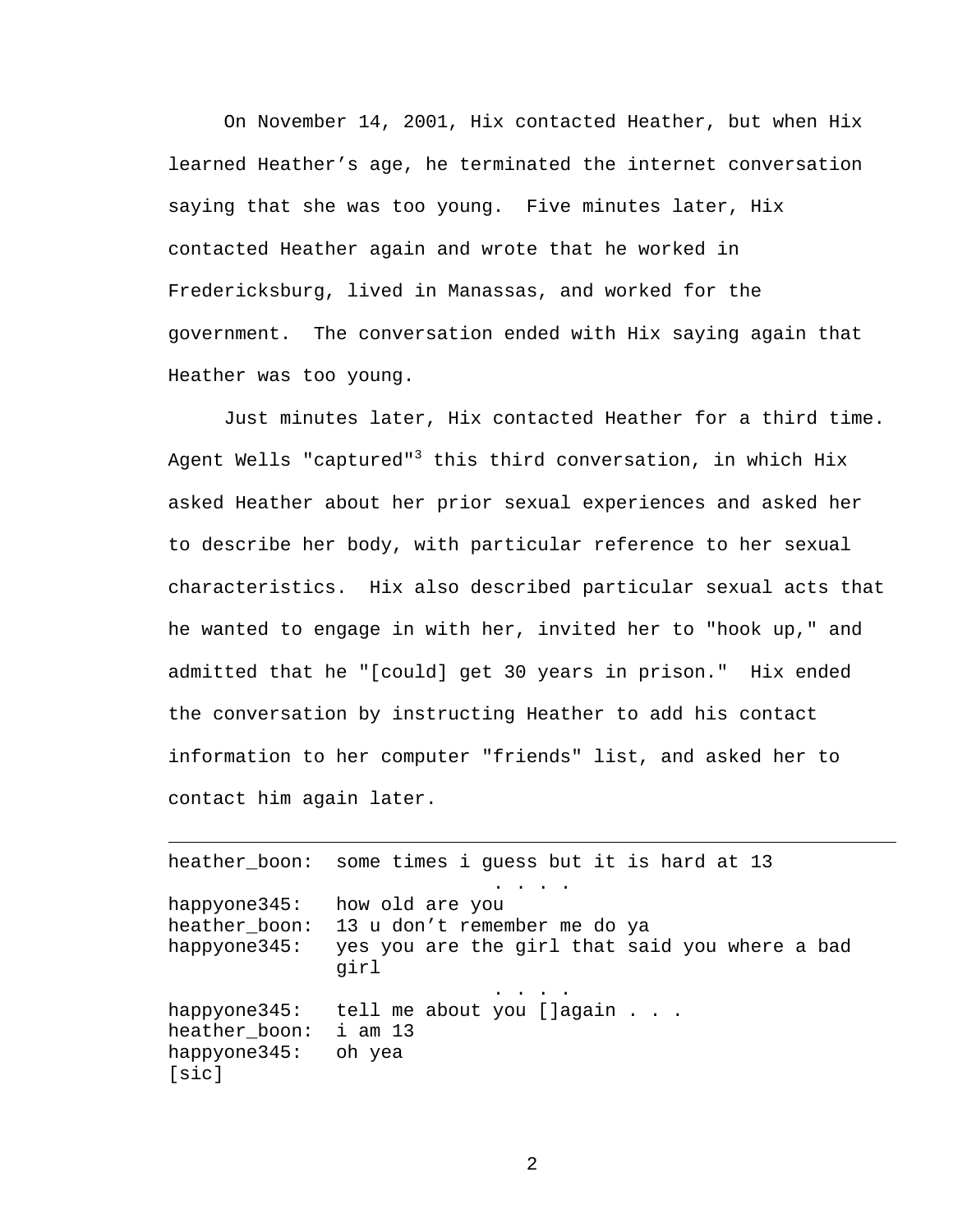On November 27, 2001, Heather observed that Hix was online and contacted him. Hix suggested that he and Heather meet at a local McDonald's restaurant, but Heather replied, "today is not good I don't want 2 give u the flu [sic]." Agent Wells testified that he did not have enough information on Hix' location to arrange a meeting at that time. Hix asked Heather's age and she again told him she was 13. He repeated his desire to engage in certain sexual acts with her. Heather ended the conversation when Hix was no longer responding.

 By March 28, 2002, Agent Wells had determined that Hix was using a computer located at the National Guard Armory in Fredericksburg, and Heather initiated a third contact with Hix. Heather reminded Hix that he had previously "wanted 2 [sic] go to lunch." Hix responded that they could "just ride and mess around." Heather reminded Hix that she was 13 years old, and Hix replied, "[S]ee, I'm messed up . . . . [T]hey would put me under the jail for messen [sic] with you[,] girl." Nevertheless, Hix told Heather he would be at the McDonald's restaurant near the intersection of Routes 3 and 1, driving a red Ford Thunderbird coupe.

 The police observed a vehicle matching the description Hix gave to Heather arrive at the McDonald's restaurant about 20

 $\frac{1}{3}$  $3$  When a chat room conversation is "captured," it is saved verbatim as a text file.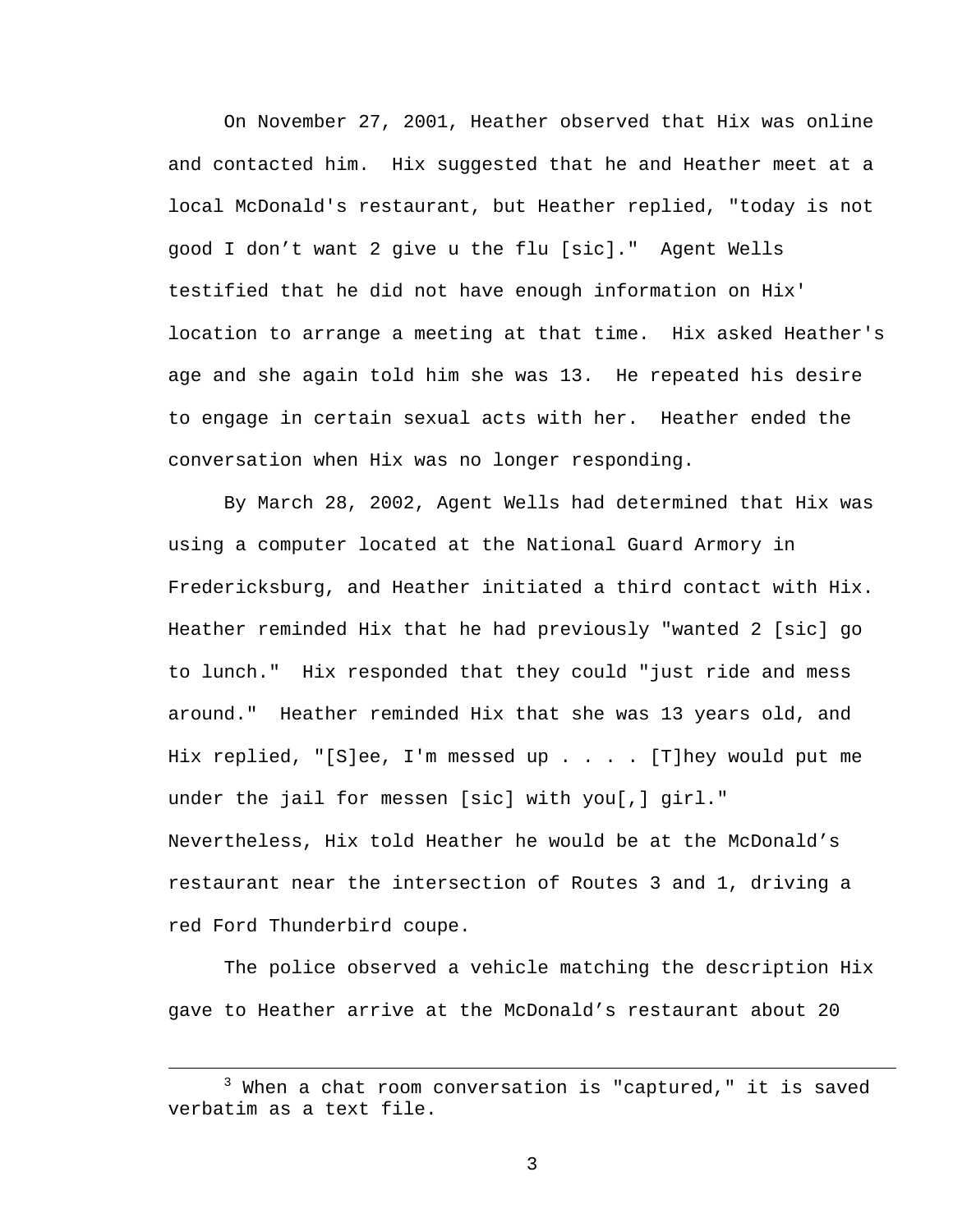minutes later. Hix was driving and parked the car near the back of the restaurant. Hix told Lieutenant Bowler, the first law enforcement officer to approach him that he was there to meet a 13 year old girl that he had met on the Internet, that the girl's name was Heather Boone and that she was having problems and he was there to see if he could help her. Wells then approached Hix and introduced himself as "Special Agent Wells with the Virginia State Police . . . also known as Heather Boone." Hix admitted to the police officers that he had participated in the conversations with heather\_boon/Agent Wells, and further admitted that he believed that the girl he was going to meet at the McDonald's was, in fact, 13 years old. Hix identified the computer located in the Bravo Company orderly room at the Fredericksburg National Guard Armory as the one he used to communicate with Heather.

 At trial, however, Hix testified that Agent Wells' recollection of their conversation at the McDonald's was incorrect and that he, in fact, informed Wells and the other officers that he "was there to meet somebody who said that they were a thirteen year old that [he] didn't believe." Hix' own signed statement affirmed that he agreed to lunch with Heather at her invitation, that he "felt uncomfortable" but "thought that she may be in some kinda [sic] trouble as she [said] she was skipping school."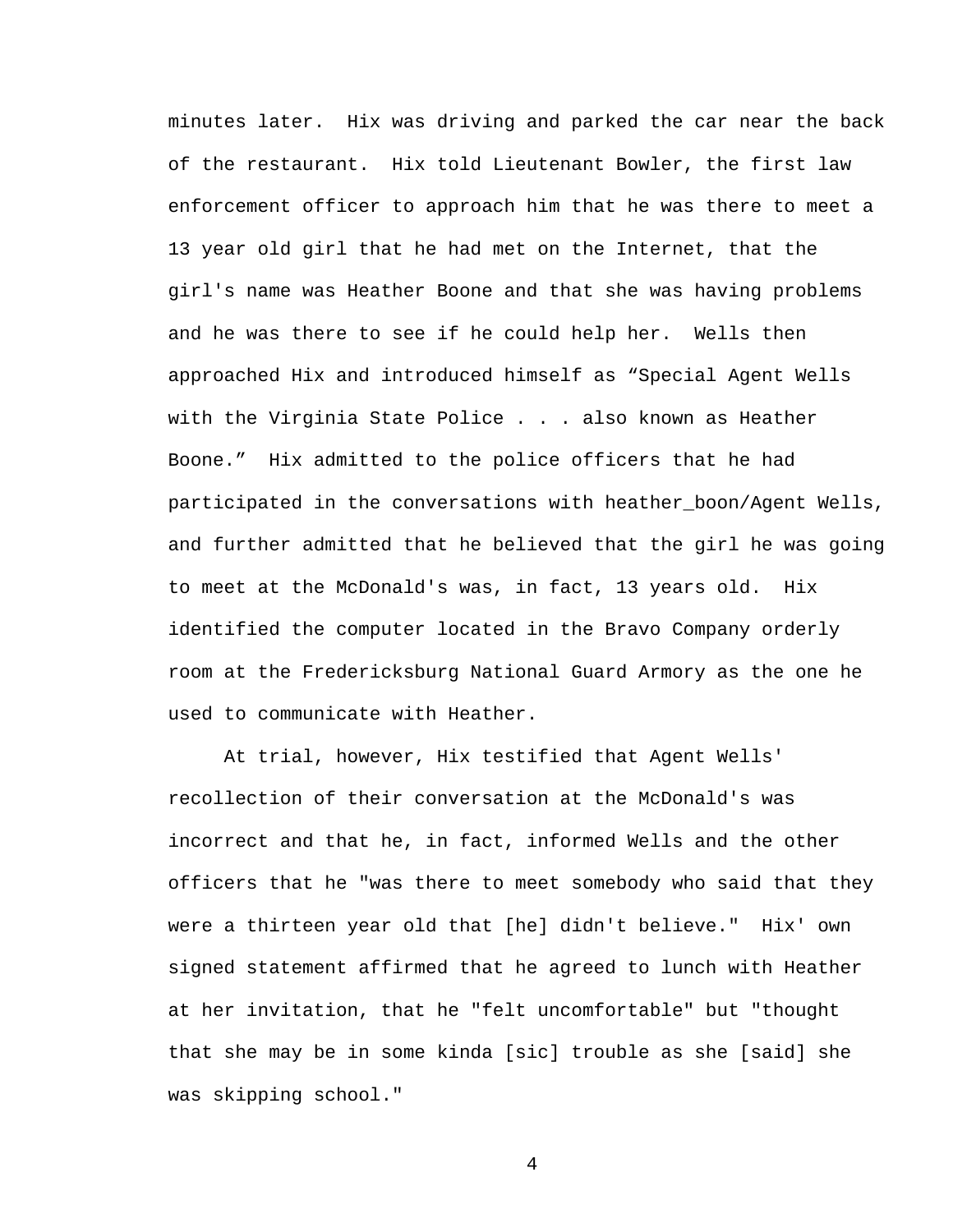In his own case-in-chief, Hix testified variously that he was just curious, that he thought that Heather was not really 13 years old, but was an adult "role-playing" and alternately that he was afraid she was in some kind of trouble and needed his help.

 At the conclusion of the Commonwealth's evidence, Hix moved to strike the attempted indecent liberties charge on grounds the crime was a "legal impossibility" as there was no actual 13 year-old girl with whom the taking of indecent liberties could have been accomplished. He contended that the communications statute charge should be struck because the "or has reason to believe" standard under Code § 18.2-374.3(B) is an improper standard because "[a]ctual knowledge should be the standard." The Court denied the motion to strike at that time and when later renewed. The jury found Hix guilty of attempted indecent liberties with a child and use of a communication system for soliciting sex with children for his conduct on November 14, 2001. The jury fixed Hix' punishment at two and one-half years imprisonment for each offense, and the trial court set the sentences to run concurrently.

 On appeal to the Court of Appeals, Hix argued that the evidence was insufficient to support a conviction on either charge. First, he contended it was legally impossible under these circumstances to commit the crime of attempted indecent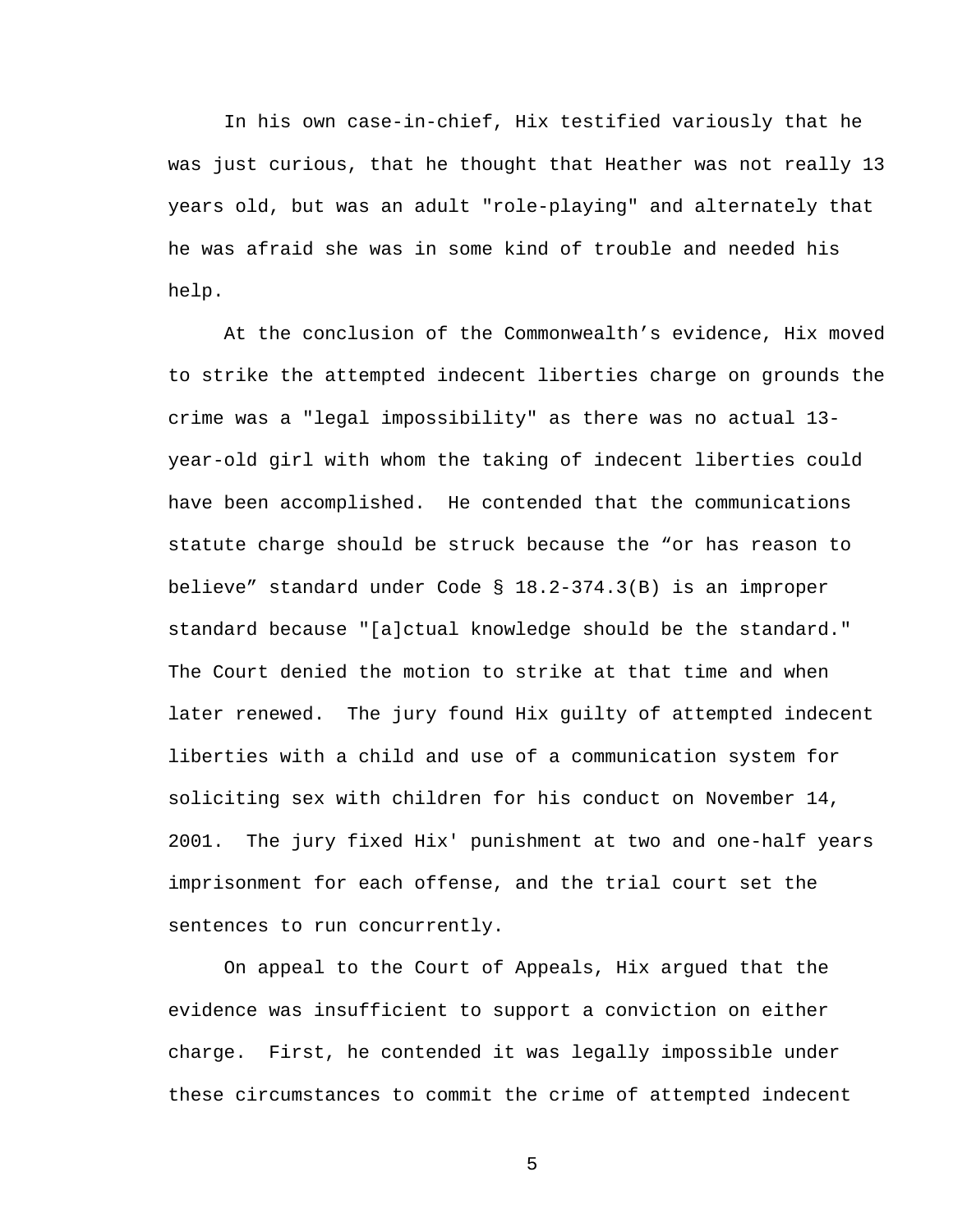liberties with a child under Code § 18.2-370 because Heather was not a real child. Further, Hix argued that his indictment and conviction under the communications statute as it existed at the time of the offenses was a conviction under only subsection A of that statute: "use [of] a communications system . . . [to] procur[e] or promot[e] the use of a minor for any activity in violation of § 18.2-370" and not subsection B: "use [of] a communications system . . . [to] solicit[] any person he knows or has reason to believe is a minor for . . . any activity in violation of . . . § 18.2-370." Hix argued that conviction under Former Code § 18.2-374.3(A) (1996 & Supp. 2001), necessitated the existence of a "real minor" and thus the evidence did not support his conviction under the communications statute.

 The Court of Appeals denied Hix' petition for appeal, rejecting Hix' first argument and ruling that his second argument was procedurally barred as he did not raise it in the trial court.

 On appeal to this Court, Hix contends that the trial court erred in denying his motion to strike because the evidence was insufficient to prove the charges under either statute. Additionally, he argues that the Court of Appeals erred in deciding that the language of the indictment under the communications statute allowed conviction under either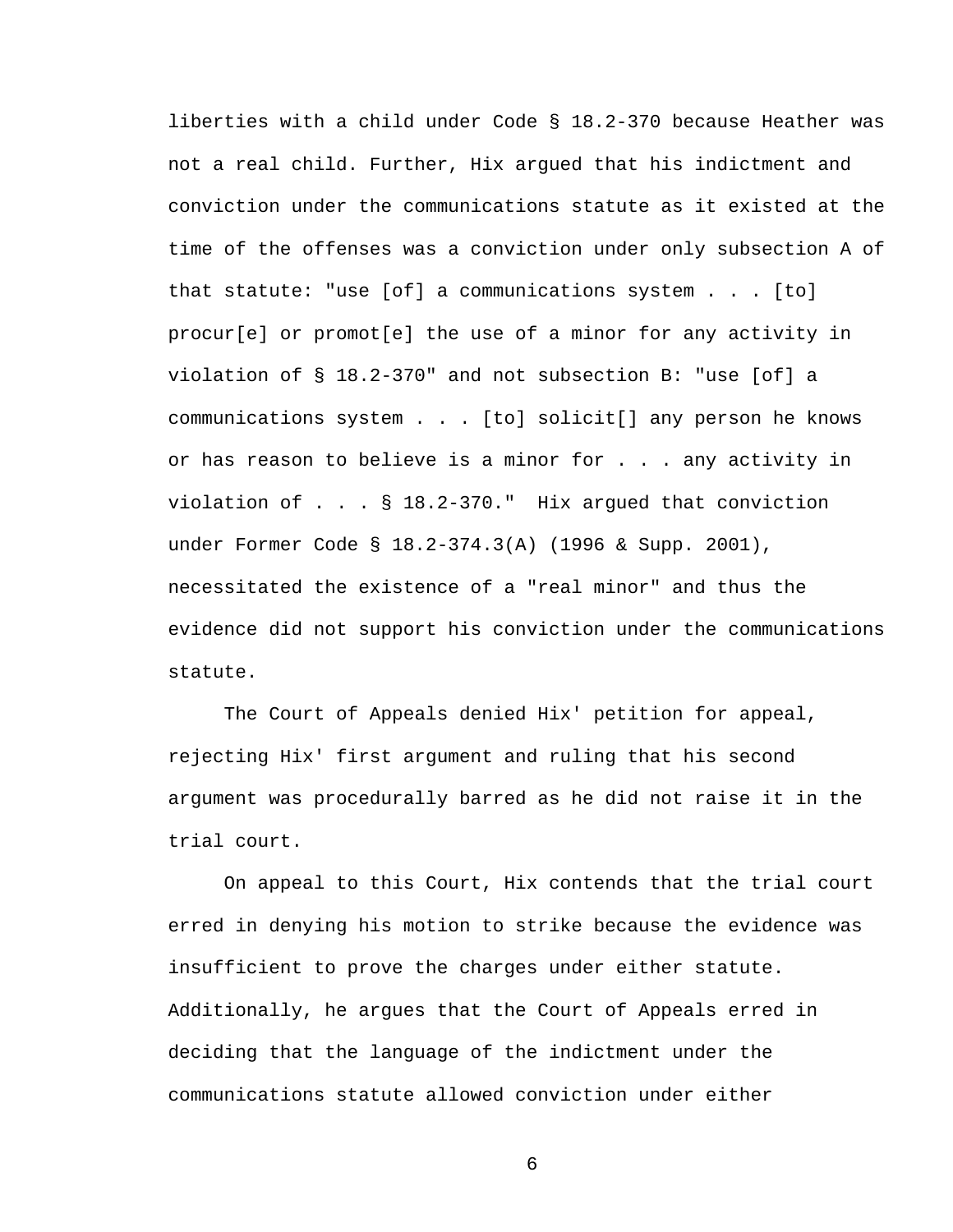subsection of Code § 18.2-374.3, and that Hix had conceded that he believed he was communicating with a minor. Further, Hix assigns error to the Court of Appeals' judgment that he was procedurally barred from raising the following arguments: (1) conviction under the Communications statute required the existence of a "real minor," (2) the difference between preparation and attempt, and (3) the logical similarity between the role of an undercover police officer in certain attempted sex crimes and the role of an undercover officer in a drug conspiracy.

## II. ANALYSIS

 A verdict of the jury, upon which the trial court enters judgment, settles all conflicts of testimony in favor of the prevailing party and entitles that party to all just inferences deducible therefrom. Pugsley v. Privette, 220 Va. 892, 901, 263 S.E.2d 69, 76 (1980). We view the evidence in the light most favorable to the Commonwealth, as the prevailing party, and will not set aside the verdict unless it is plainly wrong or without evidence to support it. Beavers v. Commonwealth, 245 Va. 268, 281-82, 427 S.E.2d 411, 421 (1993). We review questions of law de novo. Simon v. Forer, 265 Va. 483, 487, 578 S.E.2d 792, 794 (2003).

> A. Code § 18.2-370: Attempted Indecent Liberties with a Child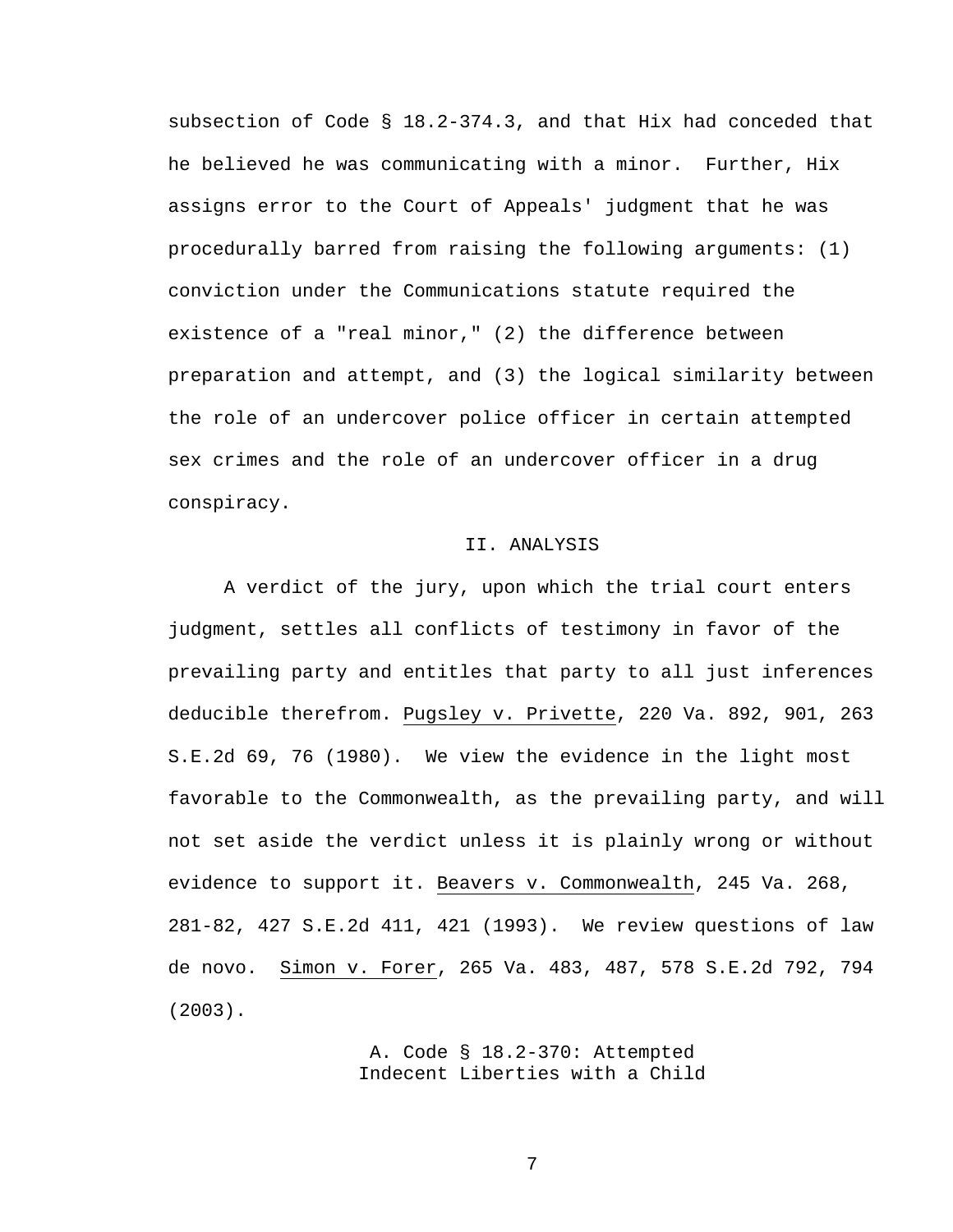Hix argues that the crimes described by Code § 18.2-370 $^4$ , whether the completed crime or an attempt, require acts directed toward an actual child. Because the evidence showed that Heather was not an actual child, but an adult law enforcement officer posing as a child, Hix contends the evidence cannot support his conviction for the attempted crime as a matter of law.

Although the issue is framed as one of sufficiency of the evidence, Hix' arguments center on the applicability of the defense of impossibility. In considering such a defense, a

. . . .

 $\overline{4}$  $4 \text{ Code }$  § 18.2-370 provides in pertinent part as follows: A. Any person eighteen years of age or over, who, with lascivious intent, shall knowingly and intentionally commit any of the following acts with any child under the age of fourteen years shall be guilty of a Class 5 felony: (1) Expose his or her sexual or genital parts to any child . . . or propose that any such child expose his or her sexual or genital parts to such person; or

<sup>(3)</sup> Propose that any such child feel or fondle the sexual or genital parts of such person or propose that such person feel or fondle the sexual or genital parts of any such child; or (4) Propose to such child the performance of an act of sexual intercourse or any act constituting an offense under § 18.2-361; or (5) Entice . . . or invite any such child to enter any vehicle . . . or other place, for any of the purposes set forth in the preceding subdivisions of this section.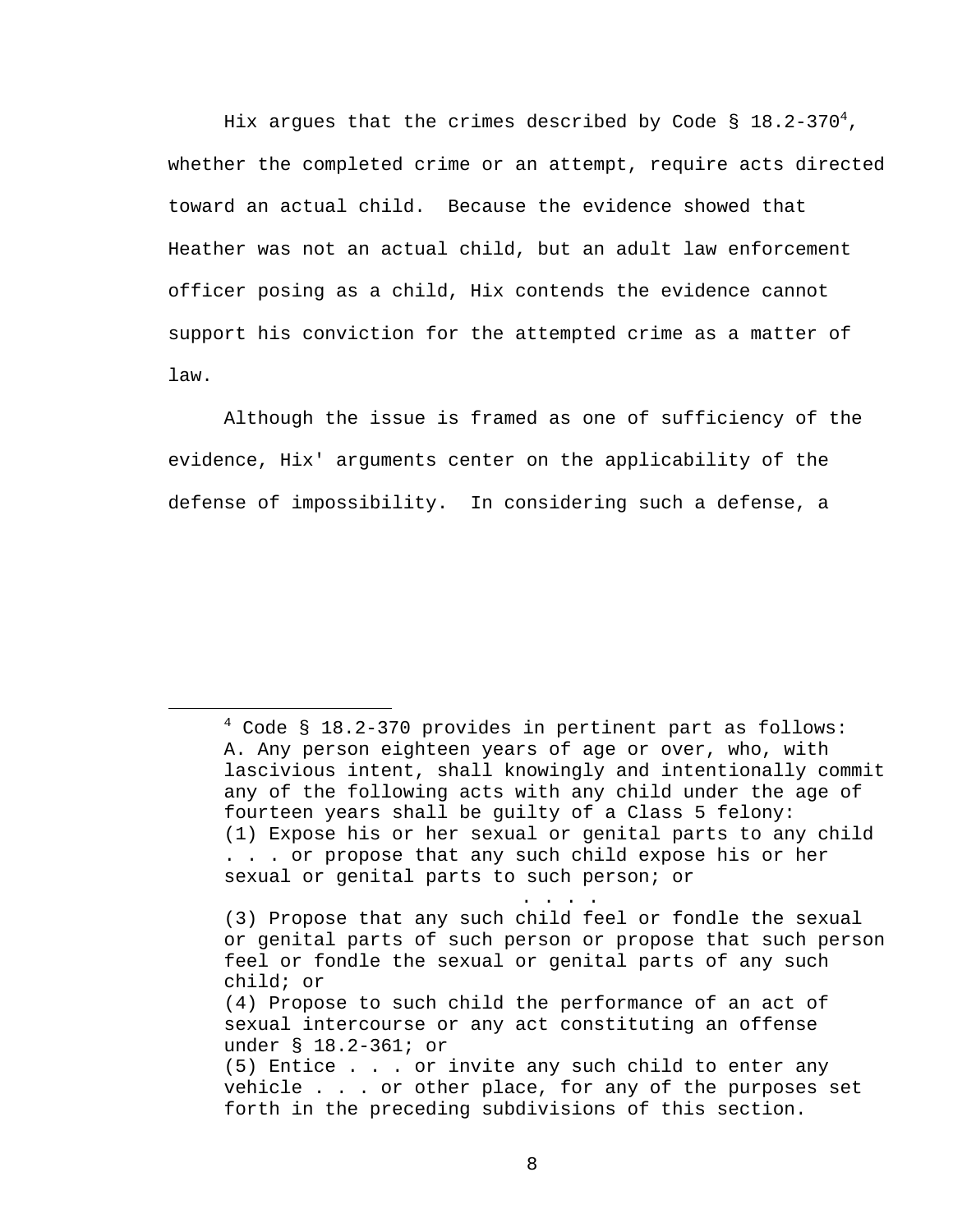distinction must be made between legal impossibility and factual impossibility.<sup>5</sup>

Legal impossibility occurs when a defendant's actions, even if fully carried out exactly as he intends, would not constitute a crime. Factual impossibility occurs when the actions intended by a defendant are proscribed by the criminal law, but a circumstance or fact unknown to the defendant prevents him from bringing about the intended result.

Parham v. Commonwealth, 2 Va. App. 633, 636, 347 S.E.2d 172, 173-74 (1986) (citing United States v. Oviedo, 525 F.2d 881, 883 (5th Cir. 1976)).

 Hix' explicit communications with Heather and his proposal that they "hook up," if fully carried out exactly as he intended, would constitute a crime under the indecent liberties statute. Id. Only the fact that Agent Wells impersonated a 13 year-old girl "prevent[ed] [Hix] from bringing about his intended result." Id. Thus, we find that Hix' defense is one of factual, not legal impossibility. As Professor LaFave points out, this is an important distinction because

 $\overline{\phantom{0}}$  $^5$  Hix urges this Court to adopt a third kind of impossibility defense: "hybrid legal impossibility." Under this theory, a mistake of fact about the legal status of some necessary element of the crime nullifies a crime of attempt. In accordance with the large majority of jurisdictions, we decline to adopt this position. See, e.g., United States v. Farner, 251 F.3d 510, 513 (5th Cir. 2001); United States v. Darnell, 545 F.2d 595, 598 (8th Cir. 1976); People v. Rojas, 358 P.2d 921, 923-24 (Cal. 1961); State v. Moretti, 244 A.2d 499, 503 (N.J. 1968).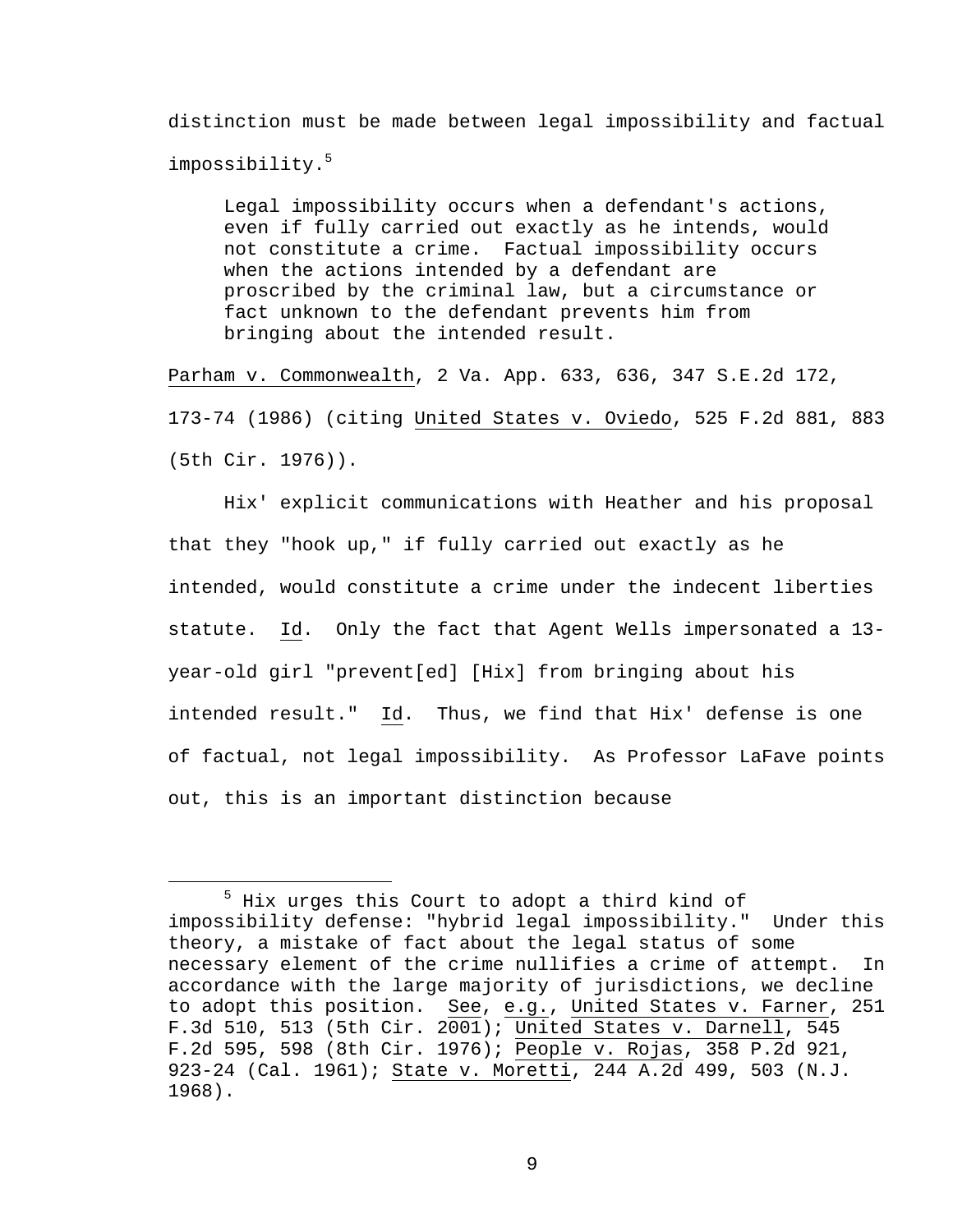what is usually referred to as "factual impossibility" is no defense to a charge of attempt. That is, if what the defendant intends to accomplish is proscribed by the criminal law, but he is unable to bring about that result because of some circumstances unknown to him when he engaged in the attempt, then he may be convicted.

2 Wayne R. LaFave & Austin W. Scott, Jr., Substantive Criminal Law, § 11.5(a)(2), at 233 (2d ed. 2003). While the distinction between factual and legal impossibility is not always susceptible to a bright line of demarcation, our precedent provides guidance.

 Hix argues that the Court of Appeals incorrectly characterized his defense as one of factual impossibility and contends it is one of legal impossibility. He cites Collins v. Radford, 134 Va. 518, 536, 113 S.E. 735, 741 (1922), and Trent v. Commonwealth, 155 Va. 1128, 1136, 156 S.E. 567 (1931), for the proposition that "[i]f there is some factual condition necessary to the completion of the crime, then the non-existence of that factual condition makes the crime impossible." Hix misreads our decisions.

 In Collins, the defendant was charged with attempting to transfer "ardent spirits." Collins, 134 Va. at 523, 113 S.E. at 737. He made arrangements with another to hide a gallon of whiskey in a haystack for him, but before the defendant could retrieve it, a farmer found the whiskey and turned it over to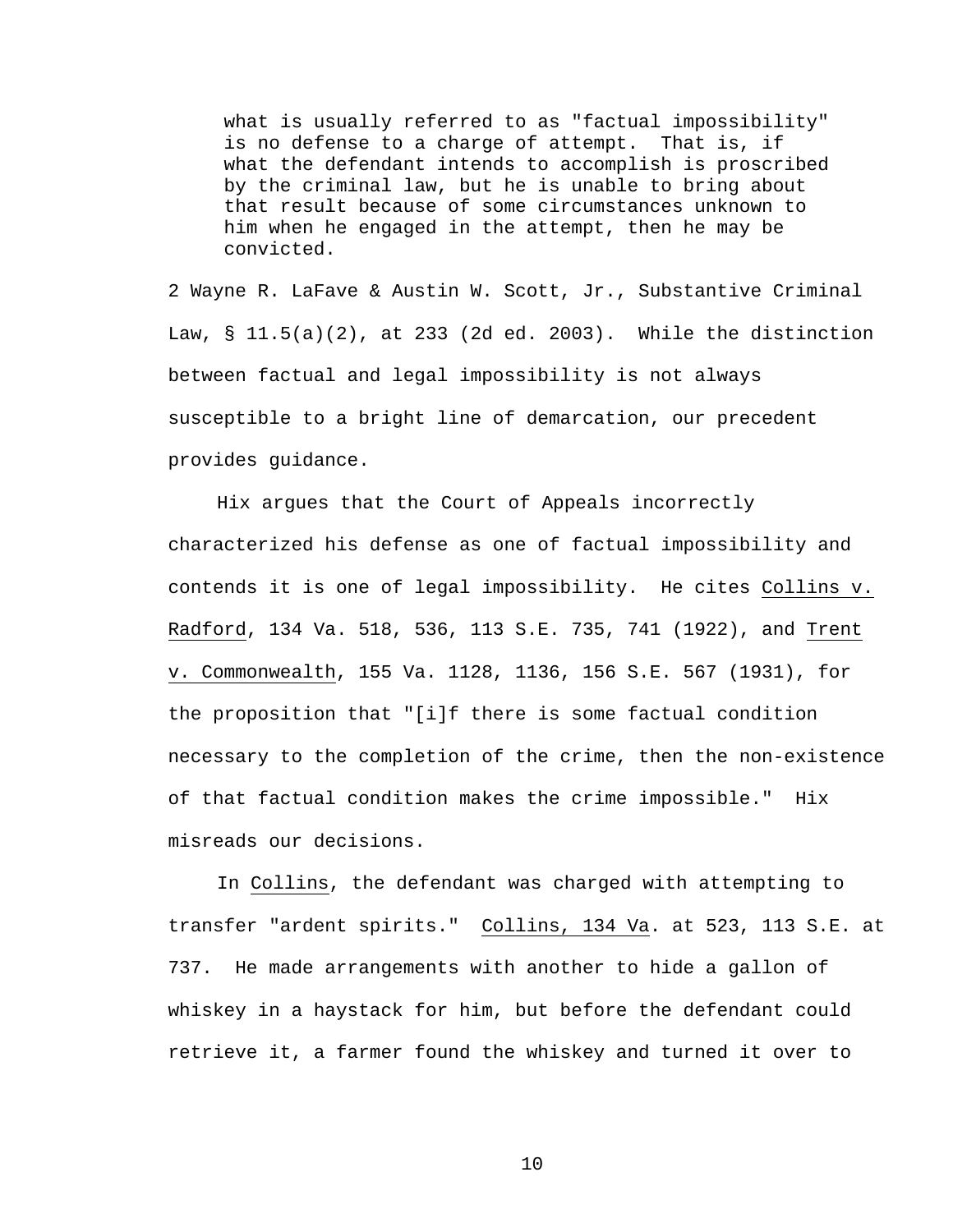the police. Id. at 532-33, 113 S.E. at 740. When the defendant returned to retrieve the whiskey, he was arrested. Id.

 We rejected the defendant's defense of impossibility because "the impossibility of performance was not of a kind to rob his act of its criminal character." Id. at 536, 113 S.E. at 740. We held that a defense of impossibility is applicable only in those situations where the impossibility is "inherent . . . and not to cases where the impossibility has been brought about by outside interference, or grows out of extraneous facts not within the knowledge and control of the accused." Id. In the defendant's case, he did not know that the farmer had removed the whiskey from the haystack. It was only this extraneous event not within the defendant's knowledge and control, that prevented him from completing the illegal transaction. As such, the transaction was not inherently or legally impossible, but only factually impossible. Had the facts been as the defendant intended them to be, he would have completed the criminal act of transporting ardent spirits. Thus, he was guilty of the attempted act.

 In Trent, the police discovered an illegal still where the defendant and others were preparing to manufacture illegal spirits. Trent, 155 Va. at 1130, 156 S.E. at 567. Before the men could complete the process, the police raided the still and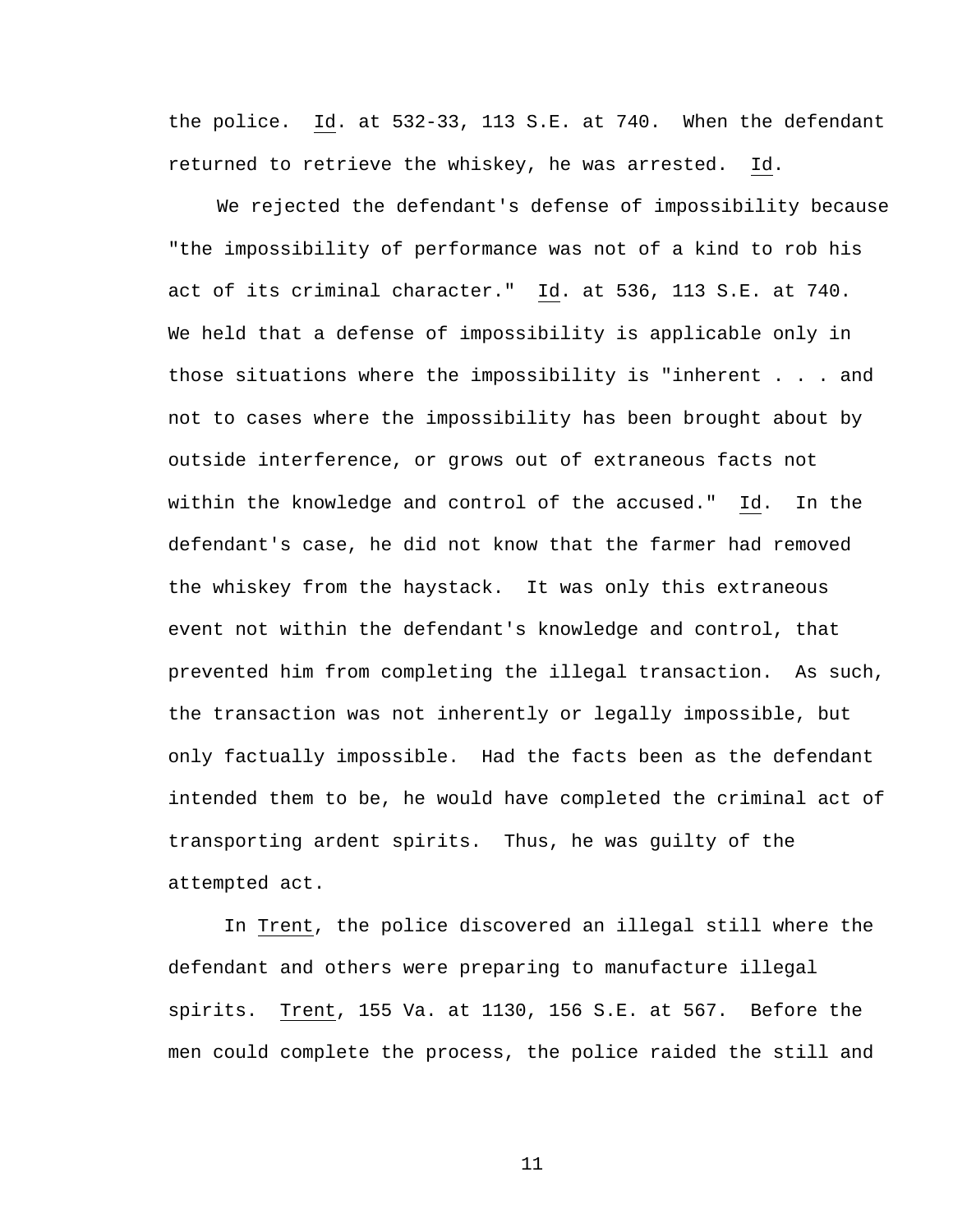apprehended the defendant. Id. He argued that because a "worm"<sup>6</sup> was never found, "it [was] impossible to carry out the processes of distillation" and that this impossibility was a defense. Id. at 1136, 156 S.E. at 569. We agreed that if the "worm" were proven not to exist, the defendant's defense could stand, because consummation of the crime would be "inherently impossible." Id. While we found that "the conclusion is inevitable that [the] 'worm' was . . . immediately available" and thus, not proven absent, we rejected the reasoning that the absence of the "worm" would justify an impossibility defense as an "extraneous fact not within the knowledge or control of [the defendant]." Id. at 1136-37, 156 S.E. at 569, 570. Read in context, a defense of impossibility could only be viable for the defendant had he specifically intended to go through the motions of working the still without the "worm." However, if his plans to manufacture the spirits were carried out exactly as he intended, with the "worm" in place, the defendant could be charged with attempting to manufacture illegal spirits, even if the "worm" was not currently present. The fact that his plan was interrupted by law enforcement officers could therefore not bolster the defendant's effort to assert an impossibility defense.

 <sup>6</sup>  $6$  A "worm" is "a spiral condensing tube used in distilling." Webster's Third New International Dictionary 2636 (1993).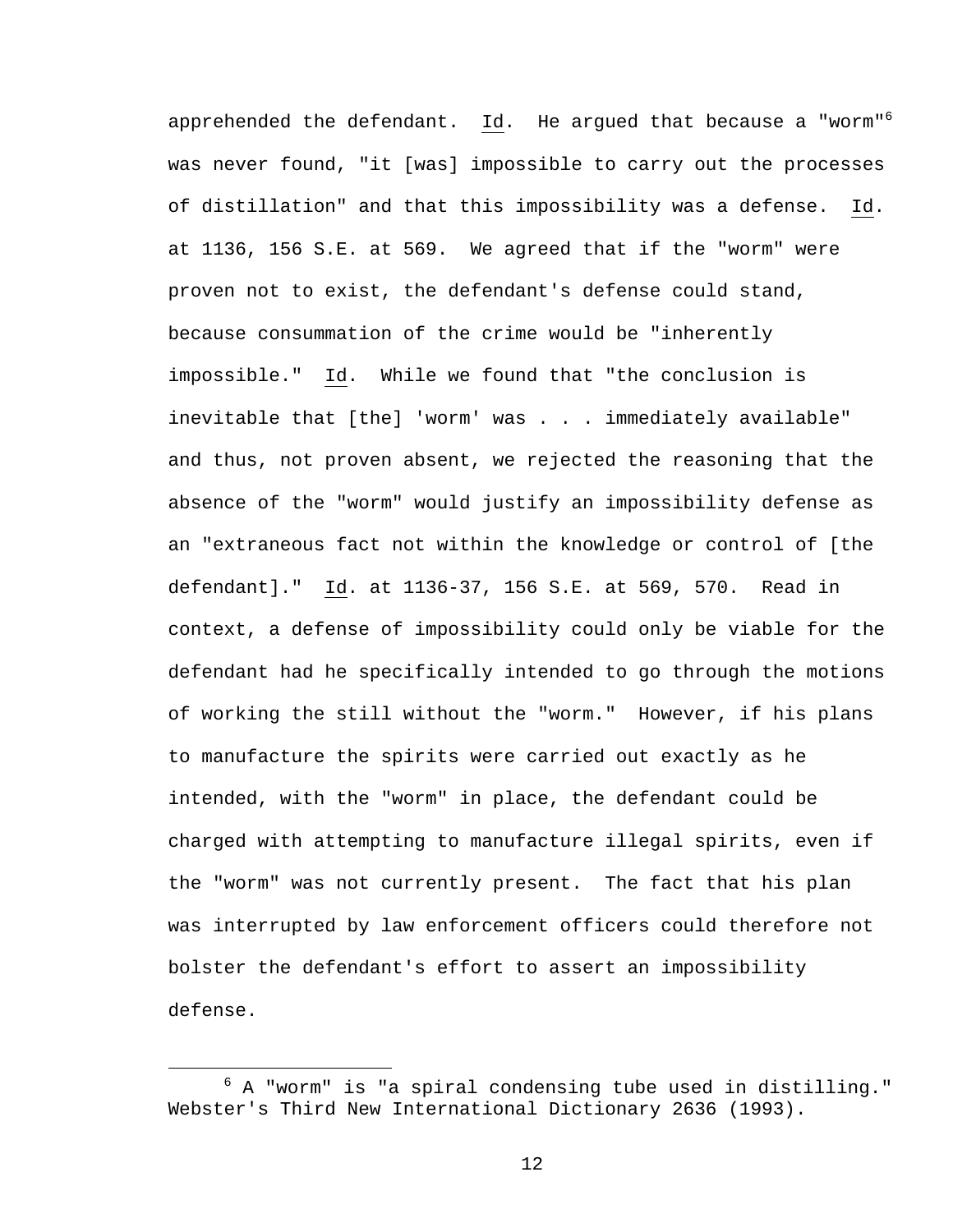Our decisions in Collins and Trent differentiate between legal and factual impossibility to the effect that while legal or "inherent impossibility" may be a defense, factual impossibility based upon "some extraneous fact not within the knowledge or control of the accused" is not. The defendant in Collins had no knowledge of or control over the farmer's retrieval of the whiskey, and the defendant in Trent did not know that the police raid would interrupt the manufacturing process at the still. These cases undergird later decisions of the Court of Appeals which plainly state, "[L]egal impossibility is a defense; factual impossibility is not." See, e.g., Bloom v. Commonwealth, 34 Va. App. 364, 372, 542 S.E.2d 18, 21, aff'd, 262 Va. 84, 554 S.E.2d 84 (2001).

The Court of Appeals first made this distinction in Parham in 1986. Since that time, the Court of Appeals has continued to cite the language in Parham to distinguish between legal and factual impossibility.

In Bloom, the Court of Appeals decided a case nearly identical to the case at bar. The defendant was communicating over the internet with an undercover police officer posing as a 13-year-old girl, and "proposed that [he and the girl] meet and have sexual relations." Id. at 368, 542 S.E.2d at 20. The defendant was apprehended by police when he went to the designated meeting place, but contended at trial that he could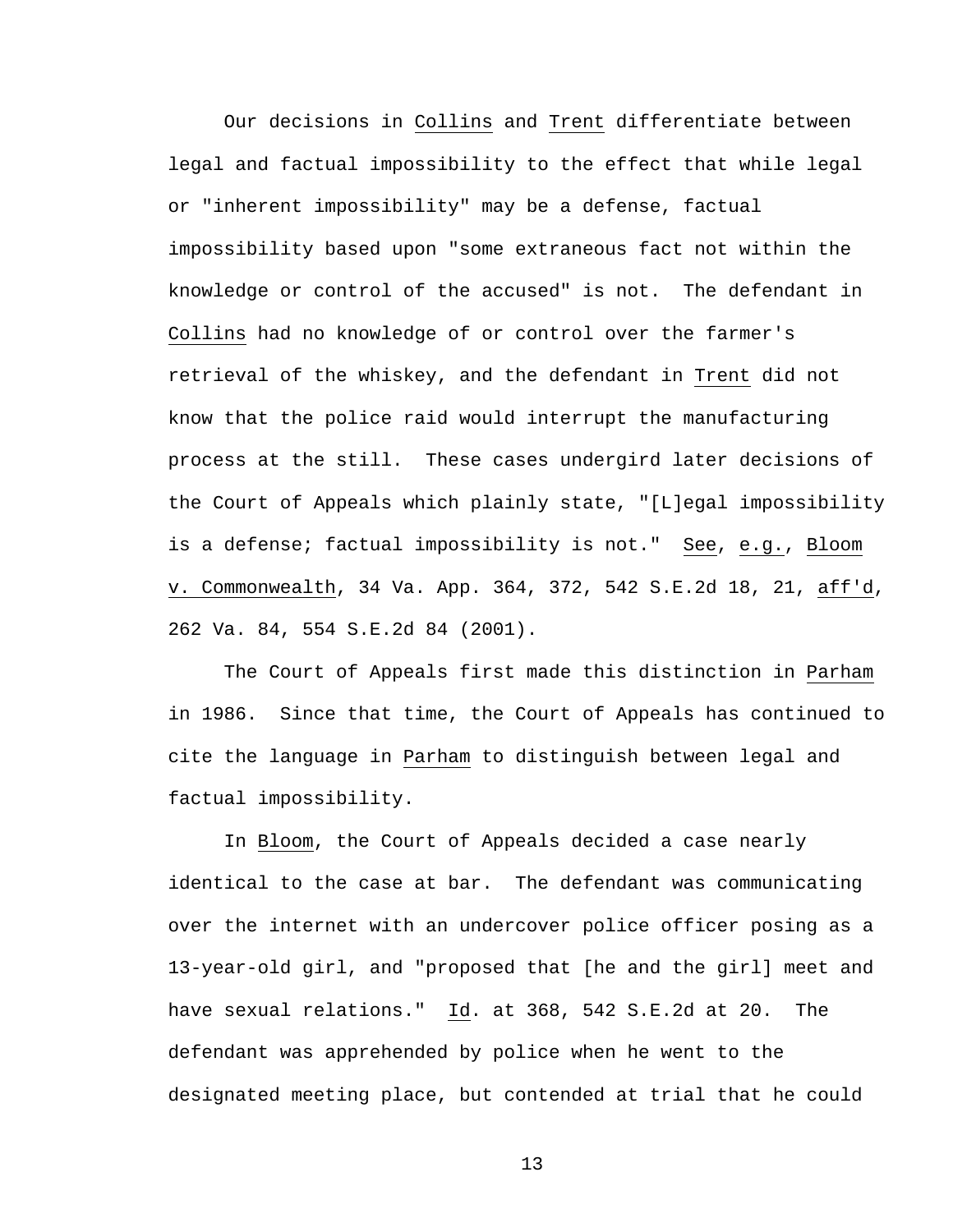not "be convicted because it was impossible to entice a child to engage in sexual acts when he communicated with [a police officer]." Id. at 369, 372, 542 S.E.2d at 20. The Court of Appeals rejected this argument, stating that

[t]he defendant thought he was communicating with a young girl with whom he intended to have sexual relations. . . . If the defendant intends to violate the law and, but for some impediment, would complete the unlawful act, then he is guilty of the attempted crime.

Id. at 372, 542 S.E.2d at 22.

The Court of Appeals correctly determined that a police officer posing as a child in an internet chat room is only an impediment to the commission of the crime, an extraneous fact outside of the knowledge and control of the defendant. The nonexistence of a "real child" does not make the crime of attempted indecent liberties inherently or legally impossible, but only factually impossible. Thus, the fact that Hix and the defendant in Bloom were communicating with adult law enforcement officers is not a defense to the attempted crime.

The District of Columbia Court of Appeals reached a similar conclusion in In re Doe, 855 A.2d 1100 (D.C. 2004). The Court determined that a defendant who solicited over the internet and arranged to meet a person whom he believed to be 14 years old for sex, could be convicted for attempted enticement of a child in violation of a District of Columbia statute, even though in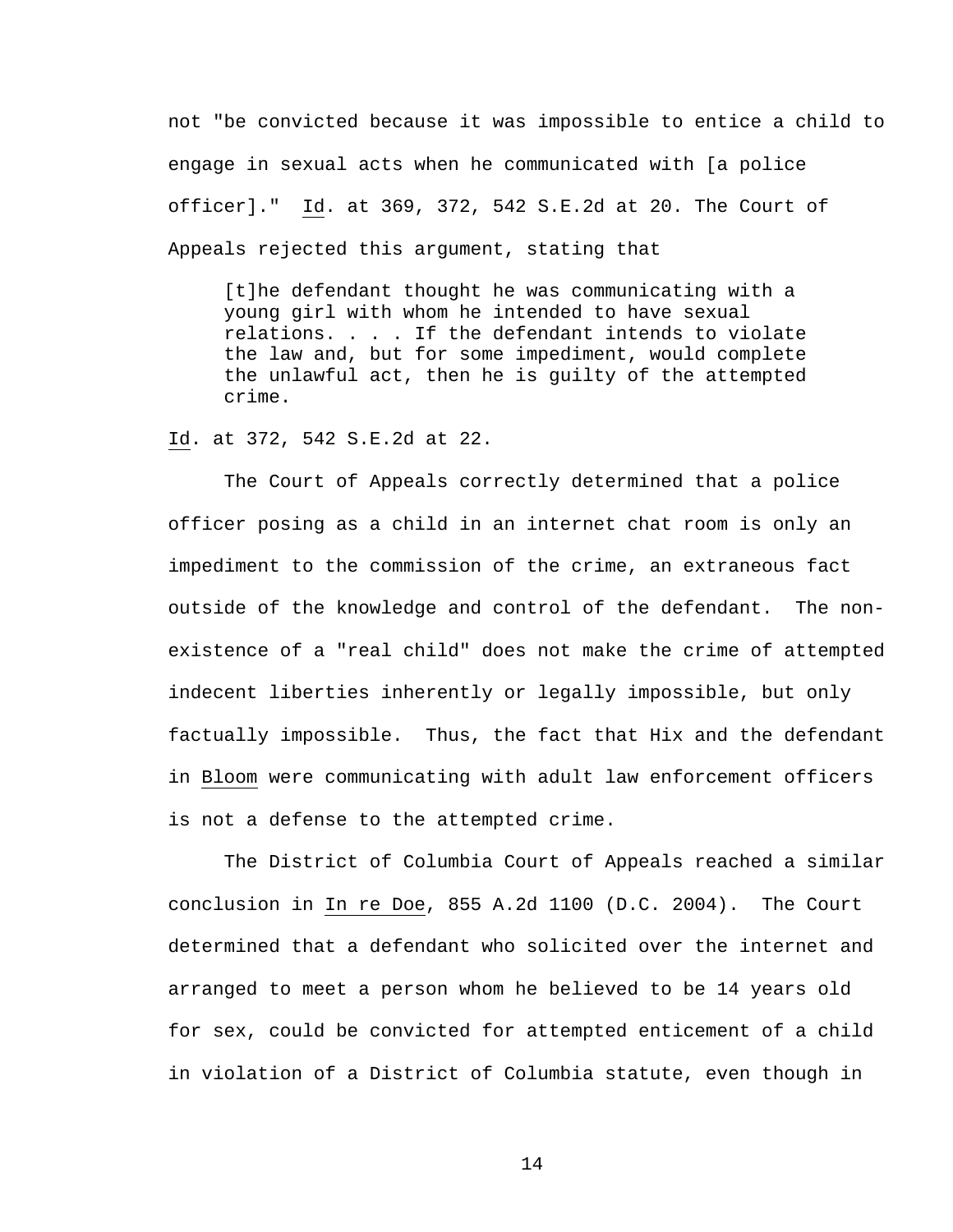fact, he communicated with a law enforcement officer posing as a child. The Court rejected the defendant's impossibility defense.

First, S.D. argues that it is "legally impossible" to commit the D.C. offense of attempted enticement of a child when . . . the intended victim is (unbeknownst to the perpetrator) not a child. This argument confuses "legal impossibility" with "factual impossibility." Legal impossibility as a defense to an attempt offense arises only when the defendant's objective is to do something that is not a crime. That was not the case here. S.D.'s objective, to have sex with a child, was criminal. He made a substantial effort to achieve that criminal objective. As it turned out, S.D. unwittingly aimed his effort at the wrong target – since Ashley5665 was an undercover agent, it was factually impossible for S.D. to accomplish his objective with "her." But . . . [it is not] a defense . . . to a charge of attempted enticement of a child that the defendant was fooled because his target was in reality an undercover law enforcement officer. Whether the targeted victim is a child or an undercover agent, the defendant's conduct, intent, culpability, and dangerousness are all exactly the same. Hence . . . impossibility is not a defense to a charge of criminal attempt when the defendant's actual intent[,] not limited by the true facts unknown to him[,] was to do an act or bring about a result proscribed by law.

Id. at 1106 (citations and internal quotation marks omitted).

 Hix solicited and intended to have sex with a 13-year-old girl and went to meet her but "was fooled because his target was in reality an undercover law enforcement officer," id., an extraneous circumstance unknown to him and beyond his control.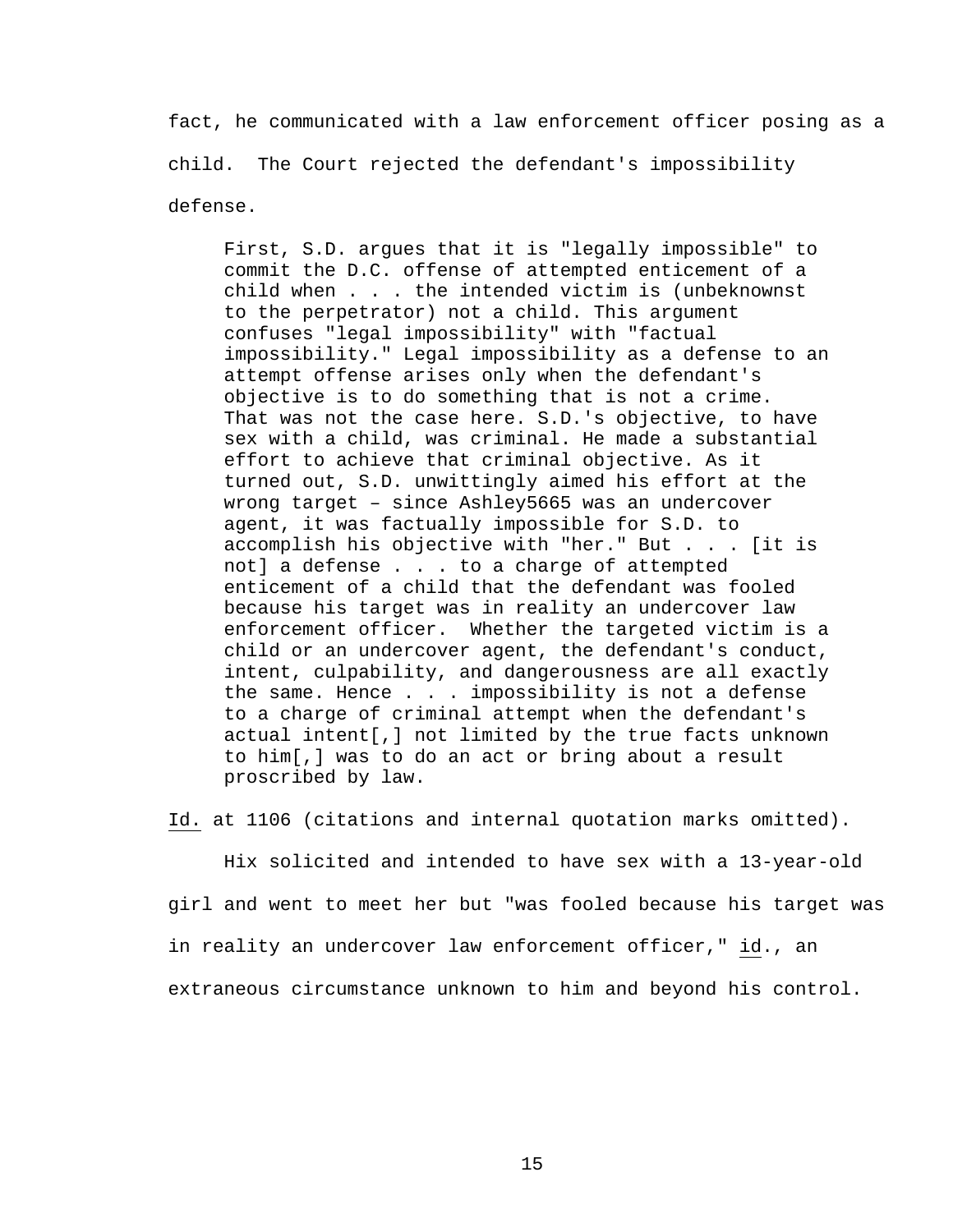In such a case, the defense of impossibility is not available for a charge of criminal attempt. $^7$  As Professor LaFave notes:

[I]t is clear as a matter of policy that no reason exists for exonerating the defendant because of facts unknown to him which made it impossible for him to succeed. . . . [T]he defendant's mental state was the same as that of a person guilty of the completed crime, and by committing the acts in question he has demonstrated his readiness to carry out his illegal venture.

2 LaFave, Substantive Criminal Law § 11.5(a)(2), at 234. The Court of Appeals did not err in its judgment that Hix' claim of impossibility was not a defense to the crime of attempted indecent liberties.<sup>8</sup>

It is no defense that it was impossible for the defendant to have committed the intended crime because of circumstances unknown to him. It is sufficient if the defendant's actions would have resulted in the completed crime if the circumstances had been as he believed them to be.

<sup>8</sup> Hix also contends the Court of Appeals erred in holding that he conceded in his petition for appeal that he believed he was communicating with an actual minor. Even if we assume the Court of Appeals erred in this instance, it is of no effect as to the merits of Hix' appeal. The evidence in the record is clearly sufficient to prove that Hix thought he was communicating with a minor. In each conversation with Hix, Heather told him she was 13. Hix' questions and comments to Heather show he understood that Heather was a minor: "[W]hat do you look like at 13;" "[I']d get 30 years in prison;" "[I]'m like 36 . . . they would put me under the jail for messen [sic] with you."

 <sup>7</sup>  $^7$  Hix also failed to object to jury instruction 5, based on Instruction 8.180 of the Virginia Model Jury Instructions– Criminal and clearly provides factual impossibility is not a defense: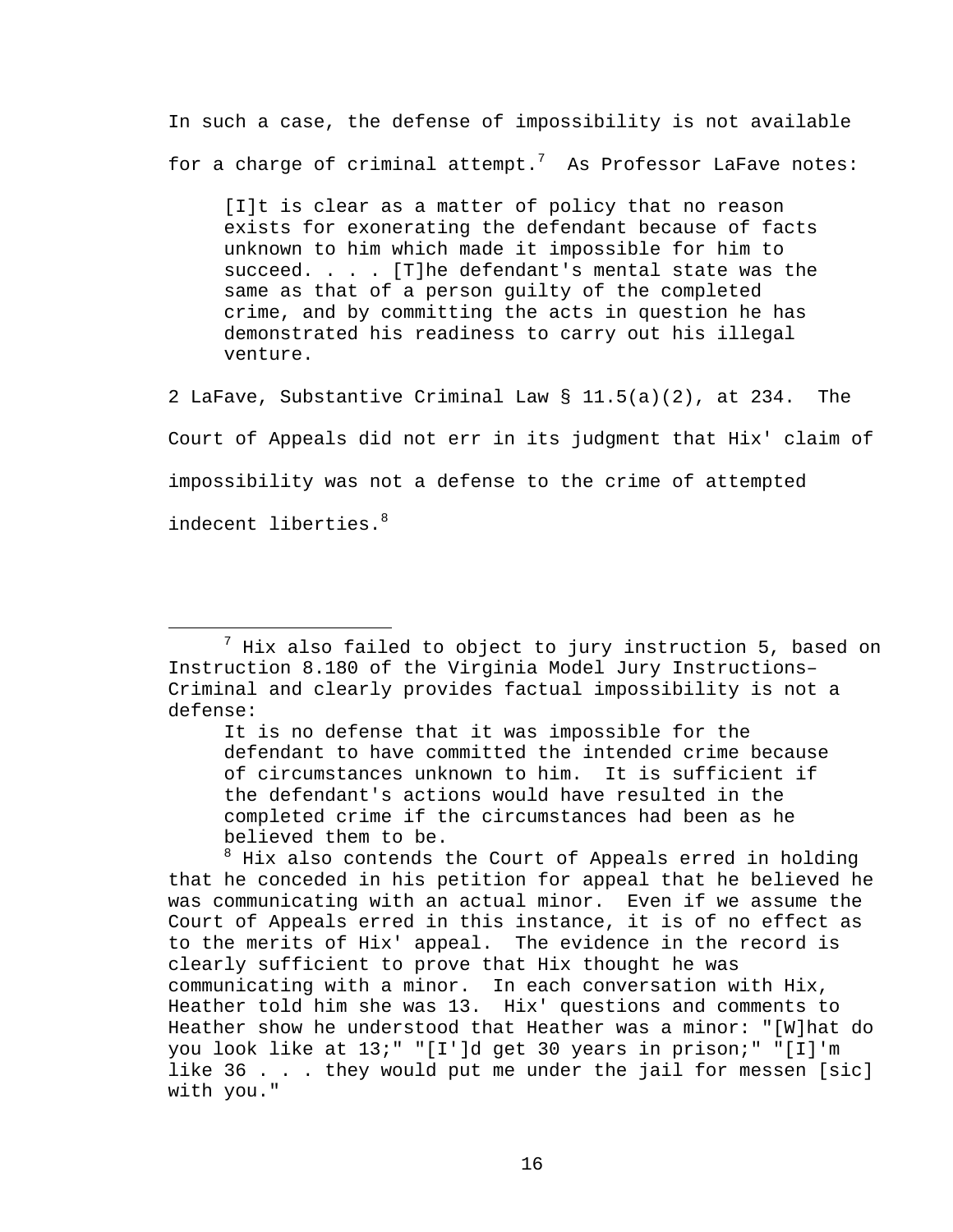Hix also assigned error to the Court of Appeals' determination that he was procedurally barred from arguing (1) the difference between preparation and attempt and (2) the similarity between an undercover police officer pretending to be a minor in the crimes of conspiracy and attempt. Even if we assumed the Court of Appeals erred, it would be of no effect as to the merits of Hix' appeal.

By definition, the crime of attempted indecent liberties requires only that Hix make certain proposals or invitations to the victim. The completed crime of attempt does not require any sexual touching of or by the victim, nor need the victim agree to perform any of the acts. The simple act of proposing or inviting constitutes the completed crime if the offender is over the age of 18, the act is done with lascivious intent and the victim is under the age of 14.

Hix fully intended, based upon the evidence in the record, to solicit sex from a 13-year-old girl. In his chat room conversation with Heather on November 27, 2001, Hix proposed oral sex to Heather after she reminded him of her age, and he tried to set up a meeting. This evidence is sufficient to support the jury's verdict and the judgment of the Court of Appeals.

Hix' comparison of an attempt defense to that in a conspiracy case is not convincing. Conspiracy requires a shared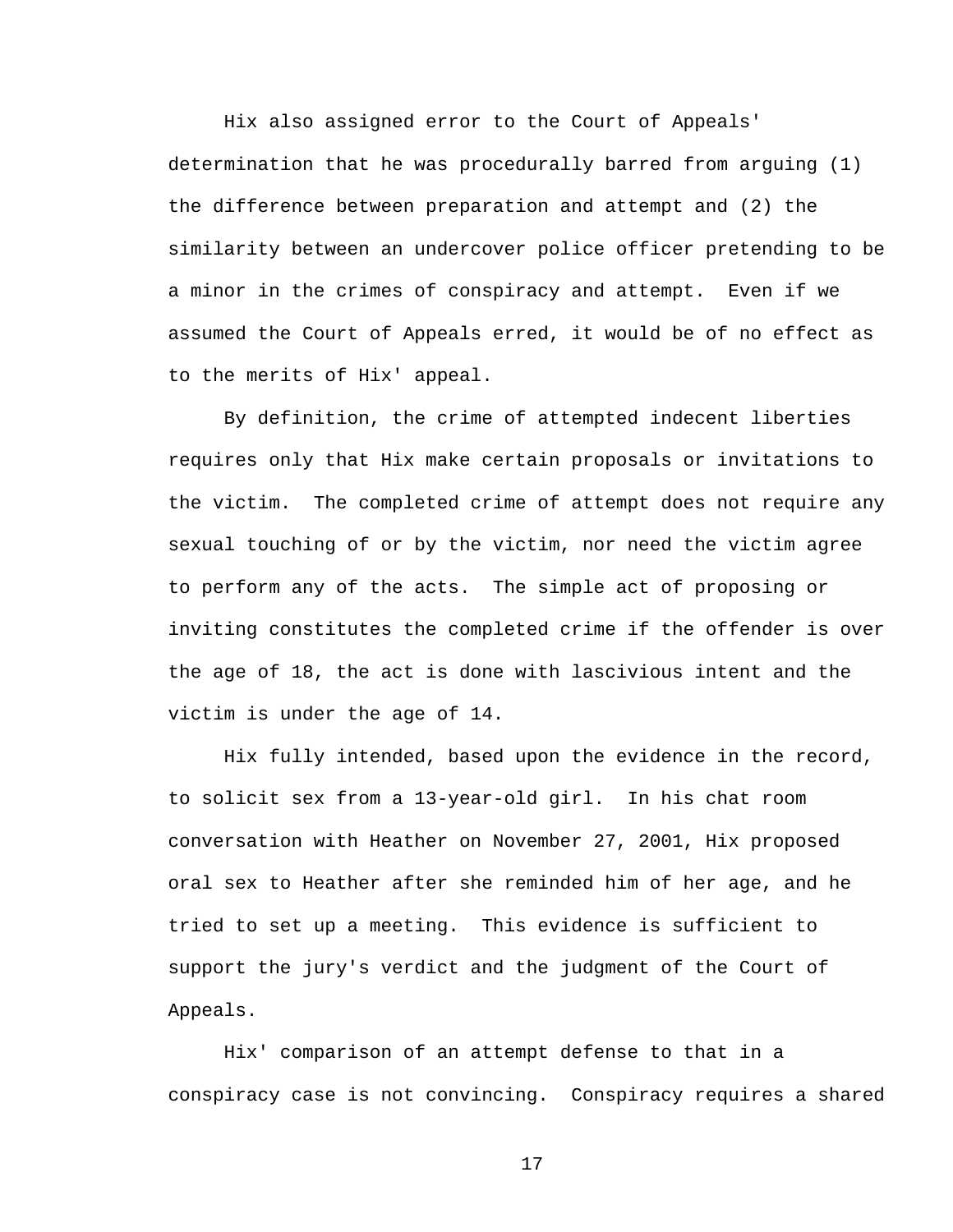intent and joint action, whereas attempt does not. "[C]onspiracy requires . . . (1) an agreement between two or more persons, which constitutes the act; and (2) an intent thereby to achieve a certain objective[,] either an unlawful act or a lawful act by unlawful means." Wayne R. LaFave, Criminal Law § 12.2, at 621 (4th ed. 2003). On the other hand, "[a]n attempt to commit a crime is composed of two elements: (1) the intent to commit it; and (2) a direct, ineffectual act done toward its commission." Barrett v. Commonwealth, 210 Va. 153, 156, 169 S.E.2d 449, 451 (1969). The absence of the actual child in this case thus has no bearing on the crime of attempt.

B. Code § 18.2-374.3: The Communications Statute

We next review Hix' conviction under the communications statute.<sup>9</sup> The indictment upon which Hix was convicted, charged him with "us[ing] a communication system . . . for the purposes

 <sup>9</sup>  $9$  Code § 18.2-374.3 provides in pertinent part, as follows:

A. It shall be unlawful for any person to use a communications system, . . . or any other electronic means for the purposes of procuring or promoting the use of a minor for any activity in violation of  $$18.2-370$  . . . .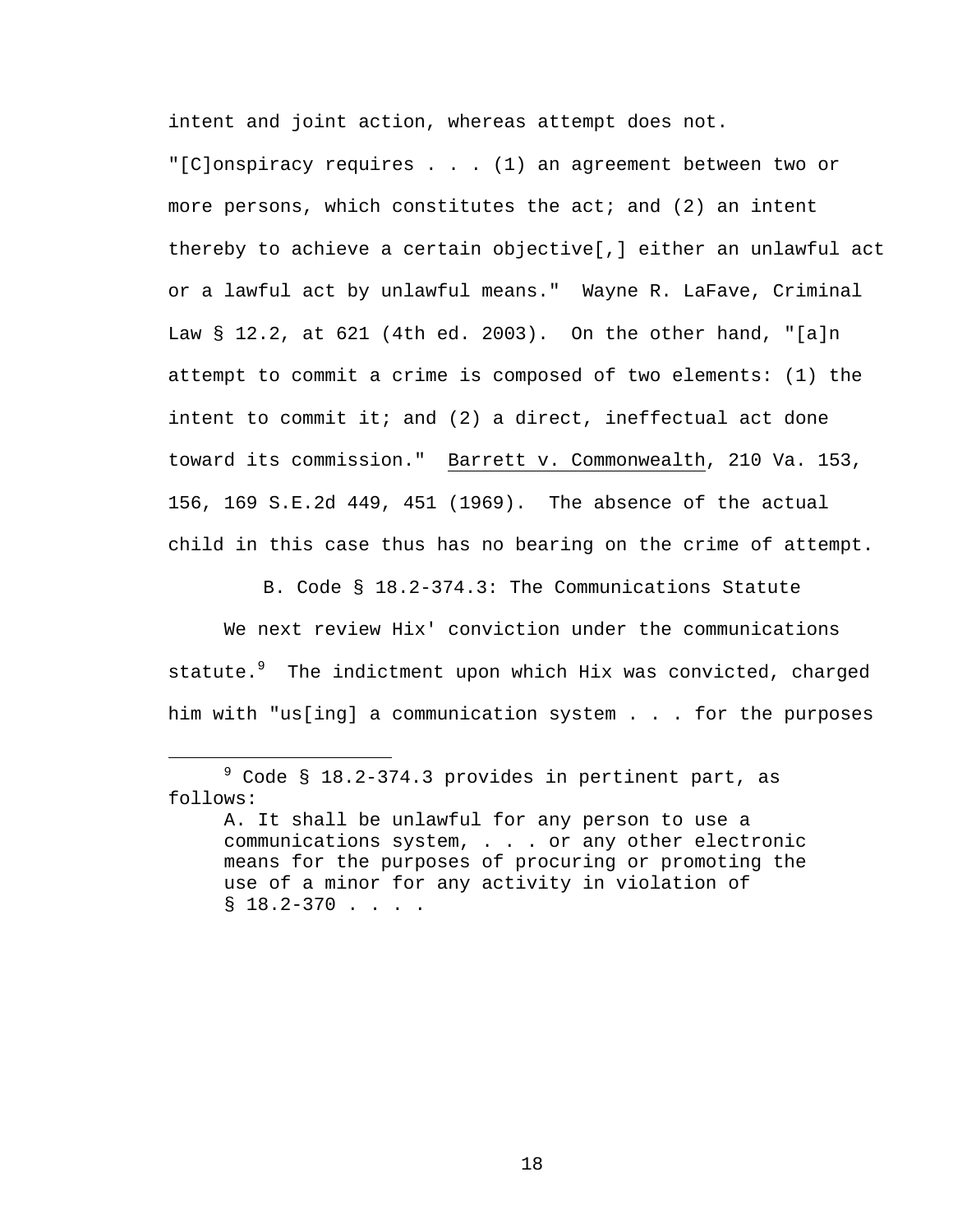of procuring or promoting the use of a minor for any activity in violation of Section 18.2-370, in violation of § 18.2-374.3 of the Code of Virginia." The indictment does not cite to either subsection A or B, but to Code § 18.2-374.3 as a whole. Hix argues, however, he could have been convicted only under subsection A of the statute, because the language of the indictment tracks only that subsection which requires the presence of an actual minor. He contends that his conduct, if proven, could only sustain a conviction under Code § 18.2- 374.3(B) and thus there is an impermissible variance between the indictment and the statute under which he was convicted.

The Court of Appeals determined that (1) Hix was procedurally barred from raising this argument for the first time on appeal, and (2) the indictment's language was sufficient as it "did not allege that the Commonwealth was prosecuting [Hix] solely under subsection (A)." We agree.

At trial, Hix did not argue that his prosecution was limited to subsection A of Code § 18.2-374.3. Rather, he argued

i<br>Li

B. It shall be unlawful for any person 18 years of age or older to use a communications system, . . . or any other electronic means, for the purposes of soliciting any person he knows or has reason to believe is a child less than 18 years of age for  $\ldots$  (iv) any activity in violation of subsection A of § 18.2-370. As used in this subsection, "use a communications system" means making personal contact or direct contact through . . . any electronic communications system, or . . . computer . . . system.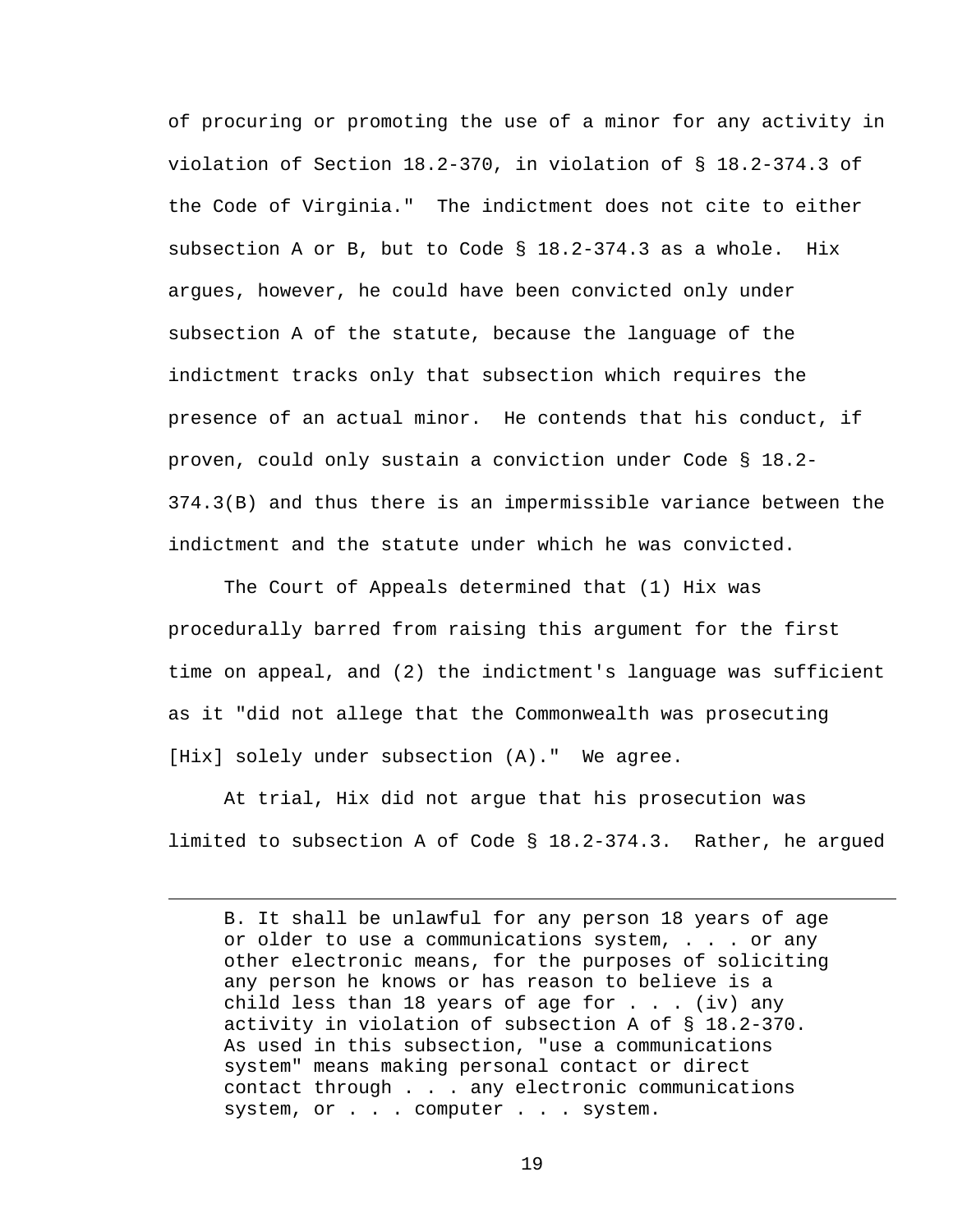the language "knows or has reason to believe," found in subsection B, "should not be upheld by this Court," but never contended that subsection B did not apply. Instead, he argued the court should ignore the "reason to believe" language of subsection B and apply an actual knowledge standard because "should have known ain't enough . . . . Reason to believe. The statute says it. The statute shouldn't say it." Further, Hix failed to object to jury instruction 6, which tracks the language of subsection B:

The defendant is charged with the crime of Use of a Communications System for Soliciting Sex with Children. The Commonwealth must prove beyond a reasonable doubt each of the following elements of that crime:

- 1) That the defendant was over the age of 18; and
- 2) That the defendant did use a communication system for the purpose of soliciting a person who he had reason to believe was a minor to engage in sexual acts . . . .

In sum, Hix did nothing to alert the trial court to his current position on appeal that the prosecution was limited to Code  $$18.2-374.3(A).$ 

Because Hix' arguments at trial regarding subsection B were wholly different from what he argues on appeal, he is barred by Rule 5:25 from raising this argument on appeal. Hix asks us to consider this "issue under the ends of justice exception to Rule 5:25," but we see no basis for its application.